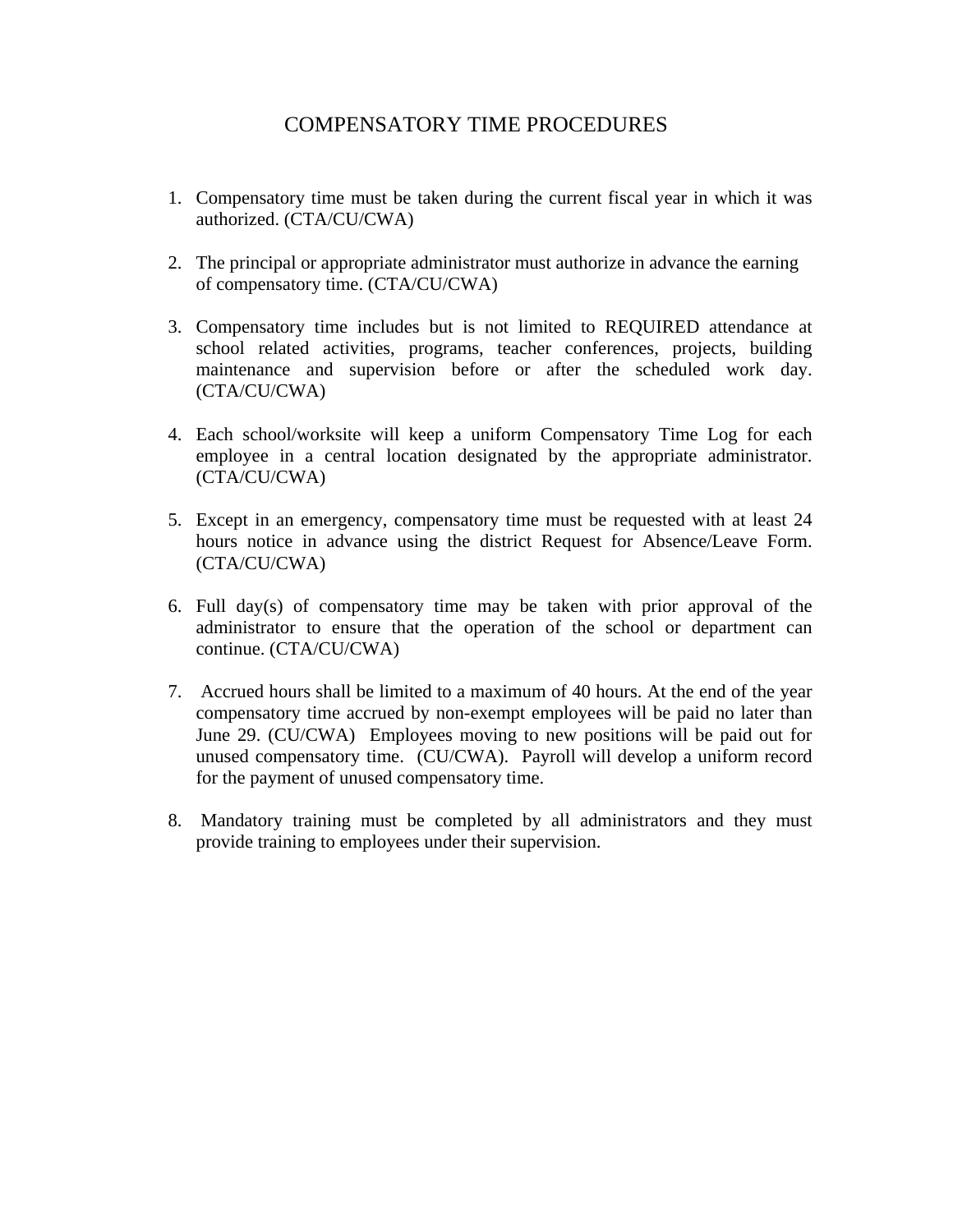# **COMPENSATORY TIME LOG**

| <b>NAME</b>      | YEAR            |
|------------------|-----------------|
| <b>JOB TITLE</b> | <b>WORKSITE</b> |

| <b>DATE</b> | <b>EVENT</b> | <b>EARNED/USED   BALANCE</b> | <b>APPROVED</b> |
|-------------|--------------|------------------------------|-----------------|
|             |              |                              |                 |
|             |              |                              |                 |
|             |              |                              |                 |
|             |              |                              |                 |
|             |              |                              |                 |
|             |              |                              |                 |
|             |              |                              |                 |
|             |              |                              |                 |
|             |              |                              |                 |
|             |              |                              |                 |
|             |              |                              |                 |
|             |              |                              |                 |
|             |              |                              |                 |
|             |              |                              |                 |
|             |              |                              |                 |
|             |              |                              |                 |
|             |              |                              |                 |
|             |              |                              |                 |
|             |              |                              |                 |
|             |              |                              |                 |
|             |              |                              |                 |
|             |              |                              |                 |
|             |              |                              |                 |
|             |              |                              |                 |
|             |              |                              |                 |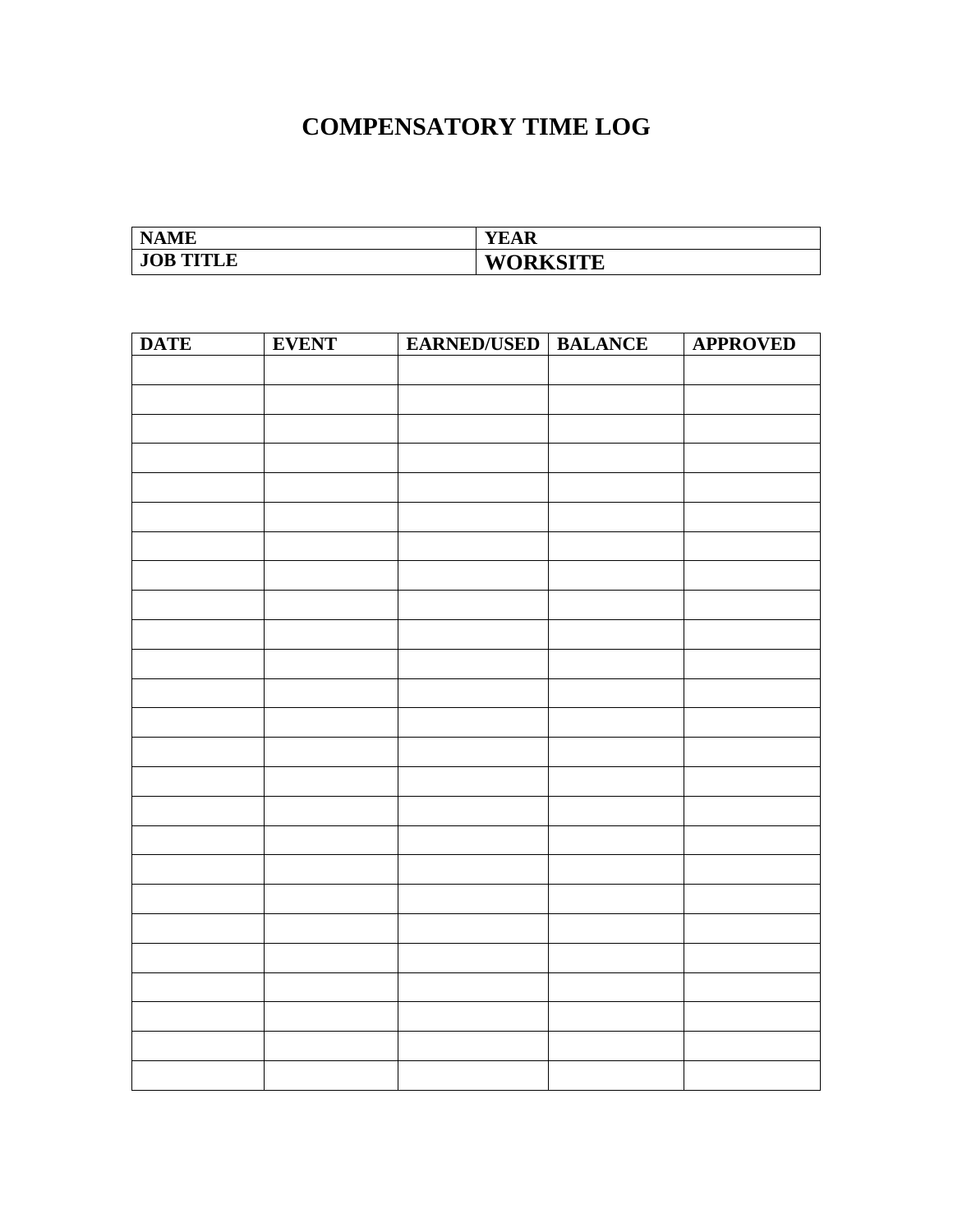# **CTA**

# **ARTICLE V**

# **TEACHING CONDITIONS**

===============================================================

C. When a teacher is required or requested to perform functions uncompensated for before or after the regular school day, this time will be as compensatory time and granted by the appropriate administrator. Use of such time will be approved by the administrator with a result of minimum disruption of the educational program. In approving requested use of compensatory time, no request will be unjustifiably denied. Compensatory time must be taken during the current school year in which it was granted.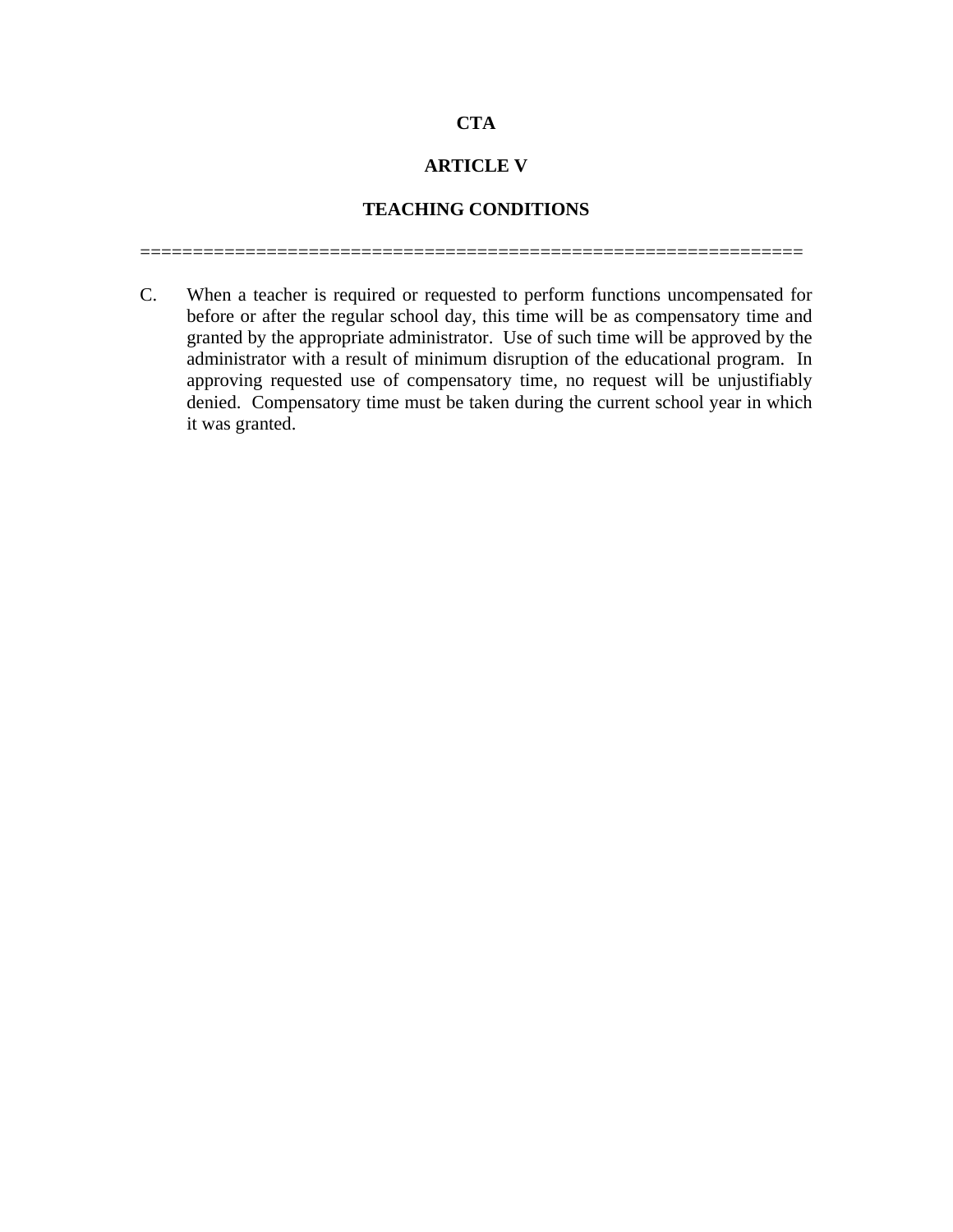## **ARTICLE VIII**

#### **WORKING CONDITIONS**

#### A. General Provisions:

1. Full-time employment is considered to be for thirty-seven and one-half  $(37 \frac{1}{2})$ hours per week. Management will establish the basic workday and work week and hours of work best suited to meet the needs of the individual schools and departments. When an employee is required or requested to perform functions before or after the regular work day, this time may be used as compensatory straight time if less than 40 hours in a work week and granted by the appropriate administrator. Pre-authorized work performed by employees in excess of forty (40) hours in a work week shall be compensated at a rate of one and one-half or compensatory time at one and one-half hours. This choice is at the option of the employee. An employee who has requested use of compensatory time shall be permitted by the employer to use compensatory time in a reasonable period after making the request if the use does not unduly disrupt the operation of the School Board.

In approving requested use of compensatory time, no request will be unjustifiable denied.

Compensatory time must be taken during the current school year in which it was granted. Employees are limited to a maximum of forty hours of accrual. Compensatory time accrued at the end of the year will be paid in accordance with the Fair Labor Standards Act.

- 2. For purposes of overtime computation, only time actually worked will be considered, except paid holidays shall be used as a basis for computing overtime.
- 3. Management will determine which employees will be assigned overtime work.
- 4. When a Classified Unit member is required or requested to attend meetings before or after their scheduled work day by their Principal or Administrative Supervisor, the employee will be compensated either in time off or additional pay.
- 5. Each new employee shall receive a verbal orientation and a written job description from their immediate supervisor or designee within the first ten (10) working days of employment.
- 6. An employee, while acting within the scope of his/her employment, who is a victim of a student assault, shall be entitled to receive reimbursement for property damages resulting from the assault if the employee can substantiate such to his/her immediate supervisor and the Superintendent. The maximum amount eligible for reimbursement in any one accident is \$200.00.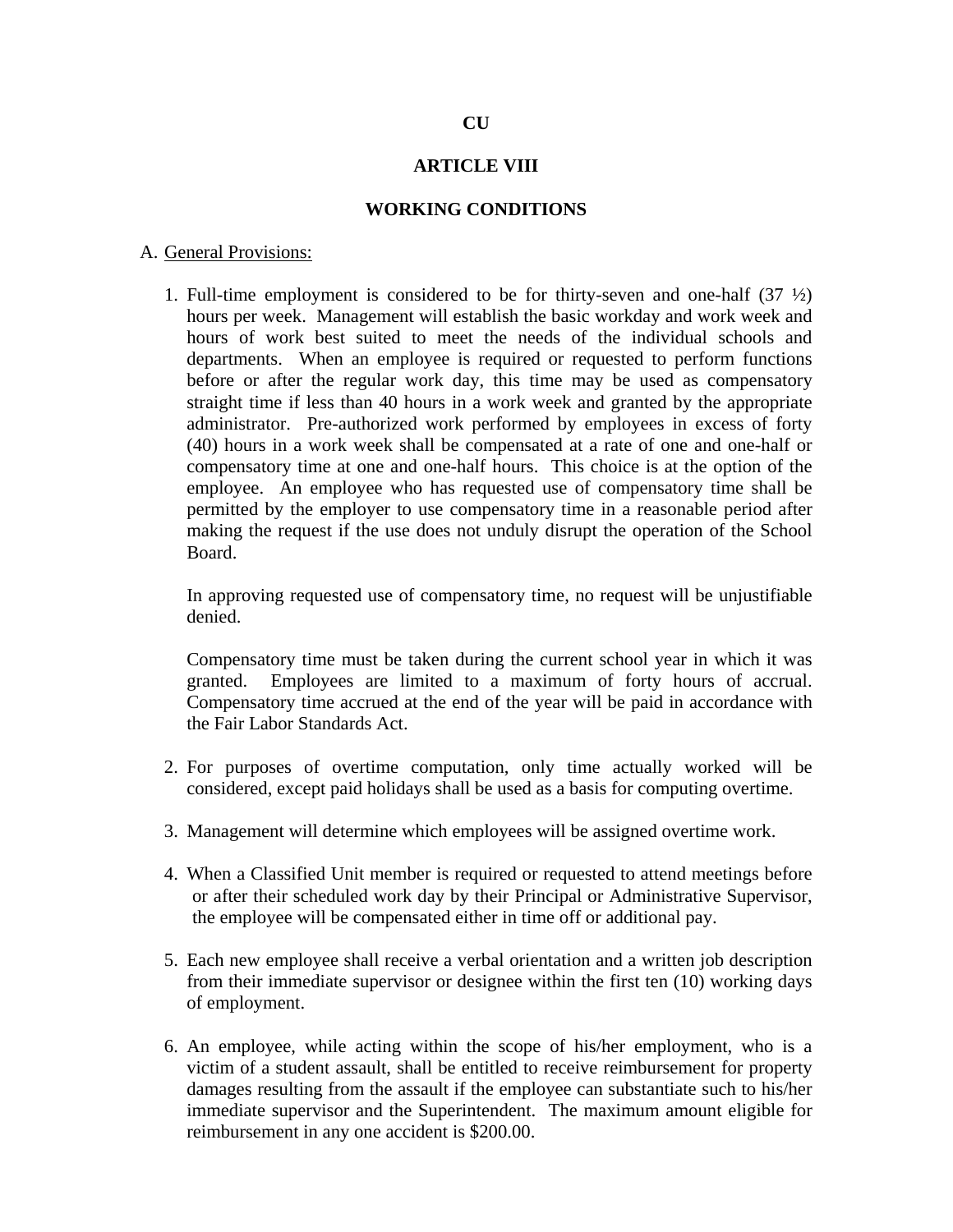Principals are responsible for scheduling duty rosters to provide for supervision of students. When appropriate, duty rosters will reflect more than one employee to supervise groups of 32 or more students assembled in common areas.

- 7. If an employee is overpaid due to error, he/she shall repay said monies pursuant to a written schedule equal in time to that period for which the error was made. In no event, shall the number of scheduled payments be less than two. However, if an employee terminates with the District all scheduled payments shall become due at the time of termination.
- 8. Principals will implement a procedure for handling bomb threats in accordance with recommendations made by appropriate law enforcement agencies. No employee will be required to search for bombs.
- 9. Each member of the bargaining unit shall be admitted, without charge, to any school sponsored athletic event in which his/her student body participates provided such member will aid in such necessary supervision as directed by the principal.
- 10. The Board agrees to:
	- a. provide a lockable space for each CU employee
	- b. provide all materials needed to perform their duties
	- c. provide off street parking
	- d. provide all CU employees with access to a computer/work station that is connected to the district's established electronic communication system including necessary passwords to utilize said system. In addition each CU employee will be provided with an e-mail address on the district's system.
- 11. There shall be twenty-four (24) hours notice for all staff and district wide meetings except in the case of an emergency.